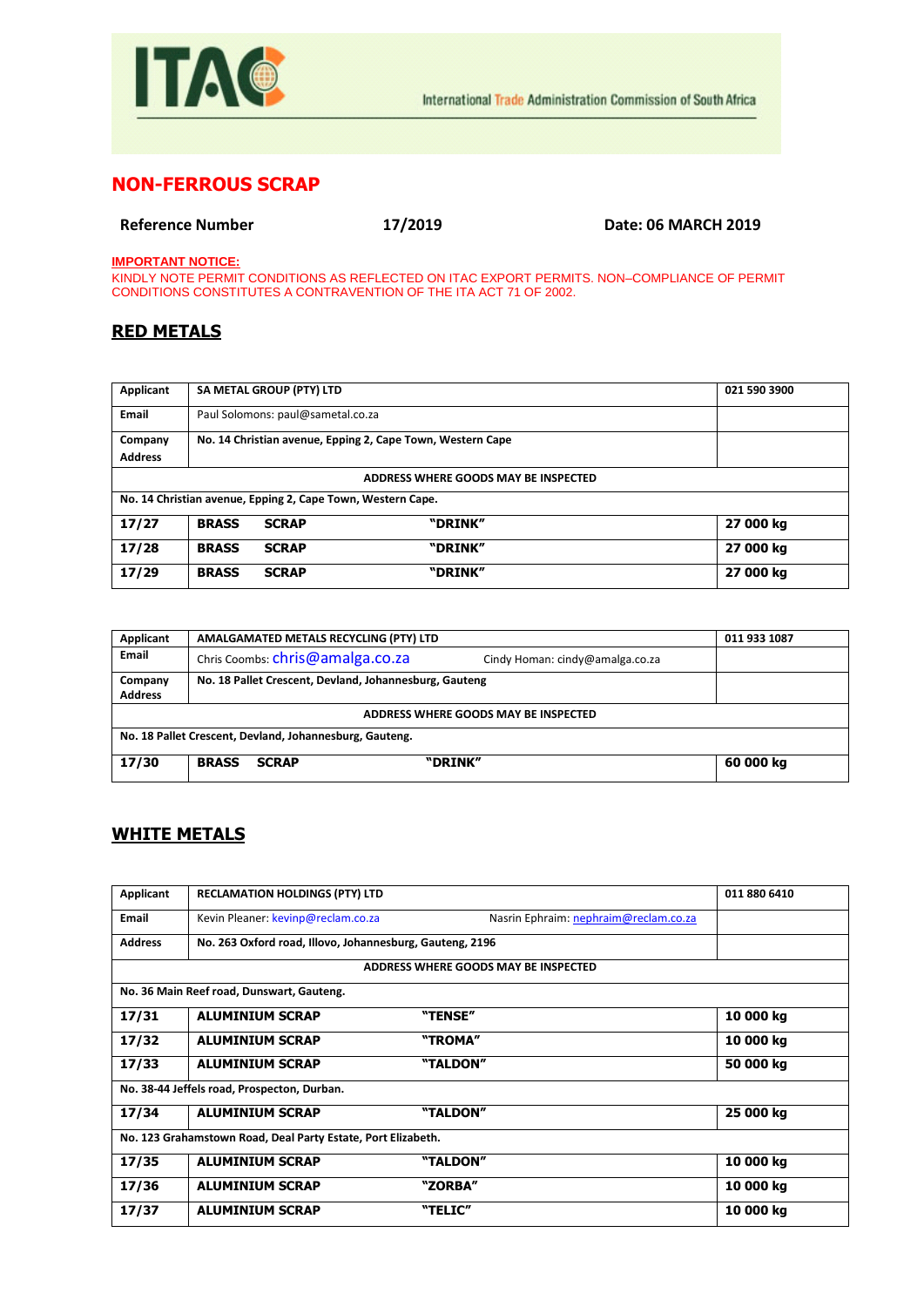| <b>Applicant</b> | SA METAL GROUP (PTY) LTD                                    |                                      | 021 590 3900 |
|------------------|-------------------------------------------------------------|--------------------------------------|--------------|
| Email            | Paul Solomons: paul@sametal.co.za                           |                                      |              |
| Company          | No. 14 Christian avenue, Epping 2, Cape Town, Western Cape  |                                      |              |
| <b>Address</b>   |                                                             |                                      |              |
|                  |                                                             | ADDRESS WHERE GOODS MAY BE INSPECTED |              |
|                  | No. 14 Christian avenue, Epping 2, Cape Town, Western Cape. |                                      |              |
| 17/38            | <b>ALUMINIUM SCRAP</b>                                      | "TENSE"                              | 27 000 kg    |
| 17/39            | <b>ALUMINIUM SCRAP</b>                                      | "TENSE"                              | 27 000 kg    |
| 17/40            | <b>ALUMINIUM SCRAP</b>                                      | "TENSE"                              | 27 000 kg    |
| 17/41            | <b>ALUMINIUM SCRAP</b>                                      | "TAINT TABOR"                        | 27 000 kg    |
| 17/42            | <b>ALUMINIUM SCRAP</b>                                      | "TAINT TABOR"                        | 27 000 kg    |
| 17/43            | <b>ALUMINIUM SCRAP</b>                                      | "TAINT TABOR"                        | 27 000 kg    |
| 17/44            | <b>ALUMINIUM SCRAP</b>                                      | "TUTU"                               | 22 000 kg    |
| 17/45            | <b>ALUMINIUM SCRAP</b>                                      | "TOUGH/TABOO"                        | 26 000 kg    |
| 17/46            | <b>ALUMINIUM SCRAP</b>                                      | "TAKE"                               | 25 000 kg    |
| 17/47            | <b>ALUMINIUM SCRAP</b>                                      | "TALDON"                             | 22 000 kg    |
| 17/48            | <b>ALUMINIUM SCRAP</b>                                      | "TALDON"                             | 22 000 kg    |
| 17/49            | <b>ALUMINIUM SCRAP</b>                                      | "TALDON"                             | 22 000 kg    |
| 17/50            | <b>ALUMINIUM SCRAP</b>                                      | "ZORBA"                              | 22 000 kg    |
| 17/51            | <b>ALUMINIUM SCRAP</b>                                      | "ZORBA"                              | 22 000 kg    |
| 17/52            | <b>ALUMINIUM SCRAP</b>                                      | "ZORBA"                              | 22 000 kg    |
| 17/53            | <b>ALUMINIUM SCRAP</b>                                      | "ZORBA"                              | 22 000 kg    |
| 17/54            | <b>ALUMINIUM SCRAP</b>                                      | "ZORBA"                              | 22 000 kg    |
| 17/55            | <b>ALUMINIUM SCRAP</b>                                      | "ZORBA"                              | 22 000 kg    |

| Applicant                                          | AFRO INDIA RECYCLERS (PTY) LTD            |                                      | 083 703 9773 |  |
|----------------------------------------------------|-------------------------------------------|--------------------------------------|--------------|--|
| Email                                              | Swastika Sirohi: swastika@afroindia.com   |                                      |              |  |
| Company                                            | No. 26 Clark road, Isipingo, Durban, KZN. |                                      |              |  |
| <b>Address</b>                                     |                                           |                                      |              |  |
|                                                    |                                           | ADDRESS WHERE GOODS MAY BE INSPECTED |              |  |
|                                                    | No. 26 Clark road, Isipingo, Durban, KZN. |                                      |              |  |
| 17/56                                              | <b>ALUMINIUM SCRAP</b>                    | "TENSE"                              | 35 000 kg    |  |
| 17/57                                              | <b>ALUMINIUM SCRAP</b>                    | "TAINT TABOR"                        | 25 000 kg    |  |
| 17/58                                              | <b>ALUMINIUM SCRAP</b>                    | "TROMA"                              | 20 000 kg    |  |
| No. 165 Khuzimpi Sehzi road, Congela, Durban, KZN. |                                           |                                      |              |  |
| 17/59                                              | <b>ALUMINIUM SCRAP</b>                    | "TAINT TABOR"                        | 27 000 kg    |  |
| 17/60                                              | <b>ALUMINIUM SCRAP</b>                    | "TELIC"                              | 21 000 kg    |  |

| Applicant                                       | <b>COLLECT-A-CAN (PTY) LTD</b>                        |                                      |                                       | 011 466 2939 |
|-------------------------------------------------|-------------------------------------------------------|--------------------------------------|---------------------------------------|--------------|
| <b>Email</b>                                    | Michael Prinsloo: Michael@collectacan.co.za           |                                      | Elize Hebden: elize@collectacan.co.za |              |
| <b>Address</b>                                  | No. 5/13 Forsman close, Barbeque Downs, Kyalami, Jhb. |                                      |                                       |              |
|                                                 |                                                       | ADDRESS WHERE GOODS MAY BE INSPECTED |                                       |              |
|                                                 | No. 9 Henry street, NE3, Vanderbiljpark, Gauteng.     |                                      |                                       |              |
| 17/61                                           | <b>ALUMINIUM SCRAP</b>                                | "TALDON"                             |                                       | 75 000 kg    |
| No. 2 O'Connor road, Aeroton, Jhb.              |                                                       |                                      |                                       |              |
| 17/62                                           | <b>ALUMINIUM SCRAP</b>                                | "TALDON"                             |                                       | 25 000 kg    |
| No. 402 Rustic street, Silvertondale, Pretoria. |                                                       |                                      |                                       |              |
| 17/63                                           | <b>ALUMINIUM SCRAP</b>                                | "TALDON"                             |                                       | 50 000 kg    |